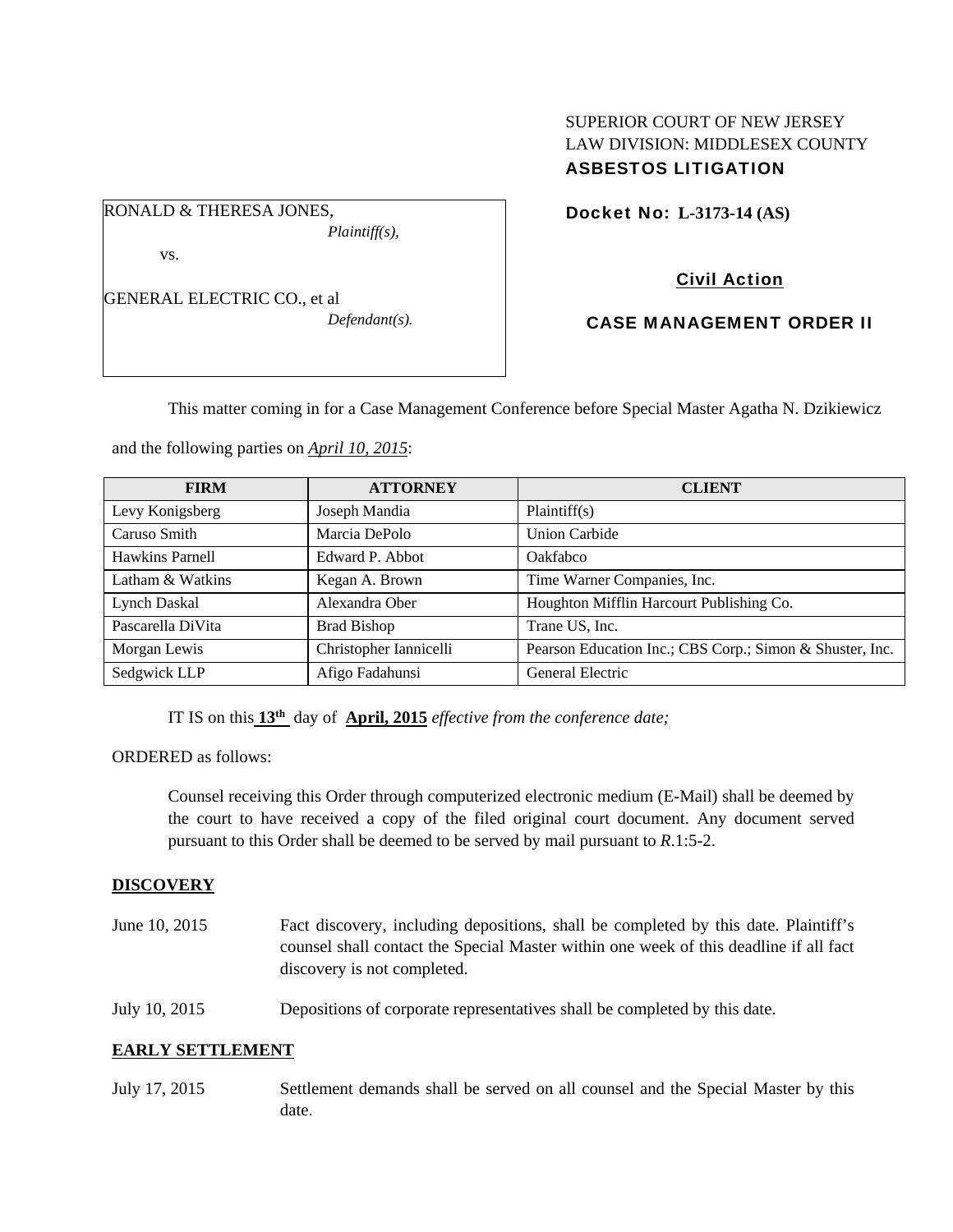### **SUMMARY JUDGMENT MOTION PRACTICE**

- July 24, 2015 Summary judgment motions shall be filed no later than this date.
- August 21, 2015 Last return date for summary judgment motions.

### **MEDICAL DEFENSE**

- June 10, 2015 Plaintiff shall serve medical expert reports by this date.
- June 10, 2015 Plaintiff is to arrange for the transfer of pathology specimens and x-rays, if any, by this date.
- September 4, 2015 Defendants shall identify its medical experts and serve medical expert reports, if any, by this date. **In addition, defendants shall notify plaintiff's counsel (as well as all counsel of record) of a joinder in an expert medical defense by this date.**

#### **LIABILITY EXPERT REPORTS**

July 10, 2015 Plaintiff shall identify its liability experts and serve liability expert reports or a certified expert statement by this date or waive any opportunity to rely on liability expert testimony.

September 4, 2015 Defendants shall identify its liability experts and serve liability expert reports, if any, by this date or waive any opportunity to rely on liability expert testimony.

#### **ECONOMIST EXPERT REPORTS**

- July 10, 2015 Plaintiff shall identify its expert economists and serve expert economist report(s), if any, by this date or waive any opportunity to rely on economic expert testimony.
- September 4, 2015 Defendants shall identify its expert economists and serve expert economist report(s), if any, by this date or waive any opportunity to rely on economic expert testimony.

#### **EXPERT DEPOSITIONS**

September 25, 2015 Expert depositions shall be completed by this date. To the extent that plaintiff and defendant generic experts have been deposed before, the parties seeking that deposition in this case must file an application before the Special Master and demonstrate the necessity for that deposition. To the extent possible, documents requested in a deposition notice directed to an expert shall be produced three days in advance of the expert deposition. The expert shall not be required to produce documents that are readily accessible in the public domain.

#### **PRE-TRIAL AND TRIAL**

| July 8, 2015             | The settlement conference previously scheduled on this date is <b>cancelled</b> .                                                                   |  |
|--------------------------|-----------------------------------------------------------------------------------------------------------------------------------------------------|--|
| October 1, 2015 @ 1:30pm | Settlement conference. All defense counsel shall appear with authority<br>to negotiate settlement and have a representative authorized to negotiate |  |

\_\_\_\_\_\_\_\_\_\_\_\_\_\_\_\_\_\_\_\_\_\_\_\_\_\_\_\_\_\_\_\_\_\_\_\_\_\_\_\_\_\_\_\_\_\_\_\_\_\_\_\_\_\_\_\_\_\_\_\_\_\_\_\_\_\_\_\_\_\_\_\_\_\_\_\_\_\_\_\_\_\_\_\_\_\_\_\_\_\_\_\_\_\_\_\_\_\_\_\_\_\_\_\_\_\_\_\_\_\_